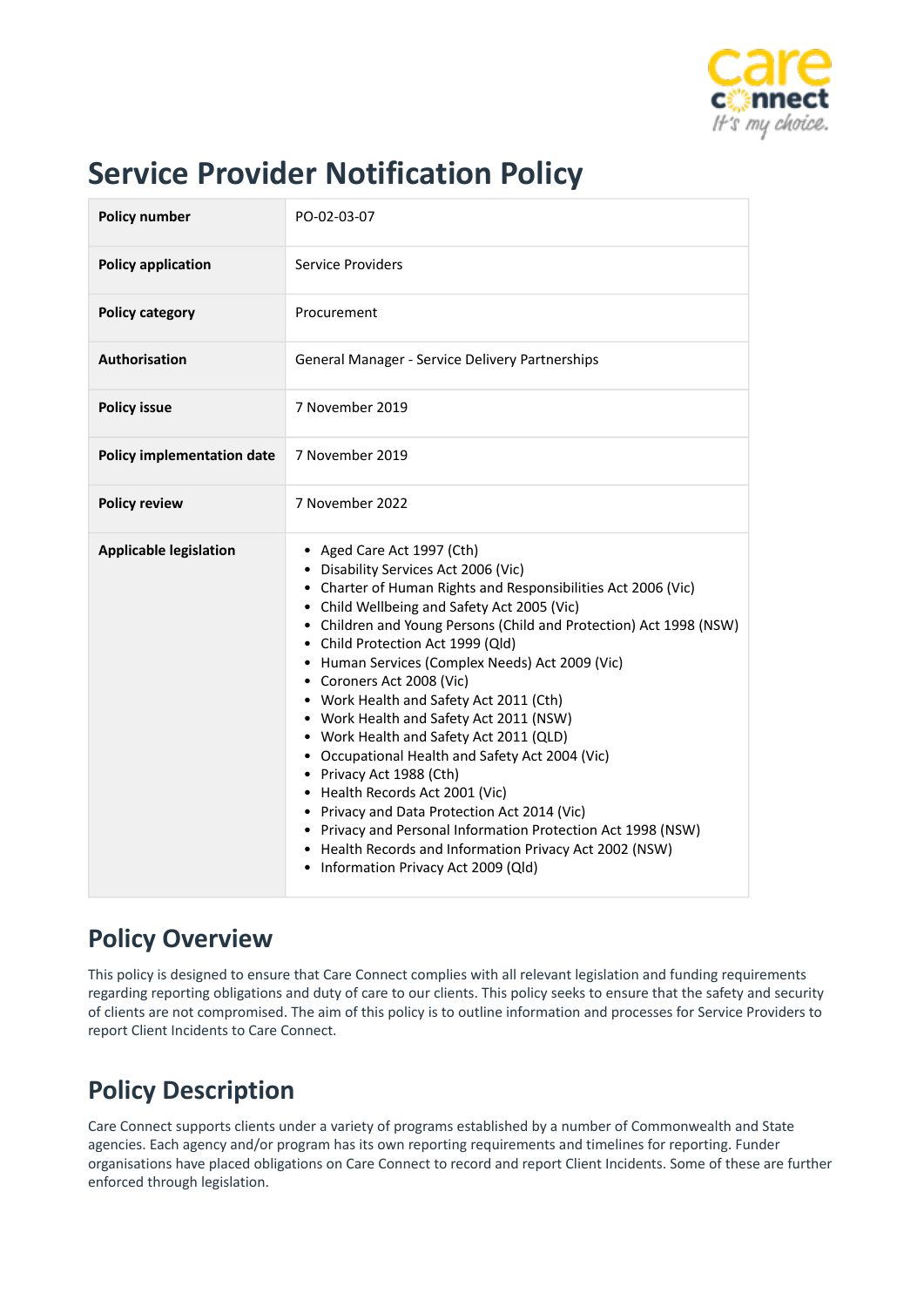A reportable Client Incident is an event or circumstance that occurred or was observed **during service delivery** and **resulted in harm to a client** or **shows a noticeable decline in a client** including incidents that were a result of, or related to, **a deficiency or a potential failure in service provision**. Harm includes physical, emotional or psychological. A reportable Client Incident includes, and is not limited to:

- death (including suicide)
- falls, injury or harm, whether requiring medical attention (including hospitalisation) or not
- falls that may not injure the client yet cause concern for their safety and welfare
- abuse, neglect, abandonment or exploitation (including sexual, physical, emotional or financial)
- physical assault
- self-harm, suicide ideation or attempt
- a noticeable decline in a client's health or wellbeing
- client not at home or does not attend an appointment
- other concerns relating to the client's safety and welfare

The Agreement and Terms and Conditions with all Service Providers requires Providers to report Client Incidents to Care Connect. Providers may have their own processes, policies and procedures and these must align with Care Connect requirements.

#### **Providers are to verbally notify Care Connect:**

- immediately after a Client Incident occurs or as soon as practical after the event
- immediately when a client is not at home or does not attend an appointment

#### *The welfare of the client takes priority, i.e. calls to emergency services must be the made immediately if the Provider deems the client requires such services.*

Phone contact is to be made as follows:

- Business hours (8:30 am 5:00 pm AEST Monday to Friday) **1300 866 228**
- After hours (weekends, Public Holidays and 5:00 pm 8:30 am AEST Monday to Friday) **0428 101 153**

Written details about the Client Incident are also to be provided as soon as possible to Care Connect by email to:

• **Home Care Package clients**

[service@careconnect.org.au](mailto:service@careconnect.org.au)<sup>[1](mailto:service@careconnect.org.au)</sup>

• **Commonwealth Home Support Programme clients**

[chspnsw@careconnect.org.au](mailto:chspnsw@careconnect.org.au)<sup>[2](mailto:chspnsw@careconnect.org.au)</sup>

• **ComPacks clients**

[compacks@careconnect.org.au](mailto:compacks@careconnect.org.au)[3](mailto:compacks@careconnect.org.au)

• **Victoria Disability and HACC-PYP clients**

#### [intake-vic@careconnect.org.au](mailto:intake-vic@careconnect.org.au)<sup>[4](mailto:intake-vic@careconnect.org.au)</sup>

Any reporting to a Service Provider by a third party of a serious Client Incident (for example, a state Police Force investigation of alleged abuse) that relates to a Care Connect client is to be reported to Care Connect as soon as possible.

Once in receipt of a report of a Client Incident, Care Connect will undertake the recording and reporting prescribed by the relevant Funder. This may require clarification and further input from the Service Provider during the course of the Client Incident Investigation by Care Connect or the Funder. The Service Provider will fully cooperate with any investigation at no cost to Care Connect.

The Service Provider will be responsible for all actions and costs arising from any required change in its practice, systems, training or operations that may occur from a Client Incident and its consequent investigation.

<sup>1</sup> mailto:service@careconnect.org.au

<sup>2</sup> mailto:chspnsw@careconnect.org.au

<sup>3</sup> mailto:compacks@careconnect.org.au

<sup>4</sup> mailto:intake-vic@careconnect.org.au